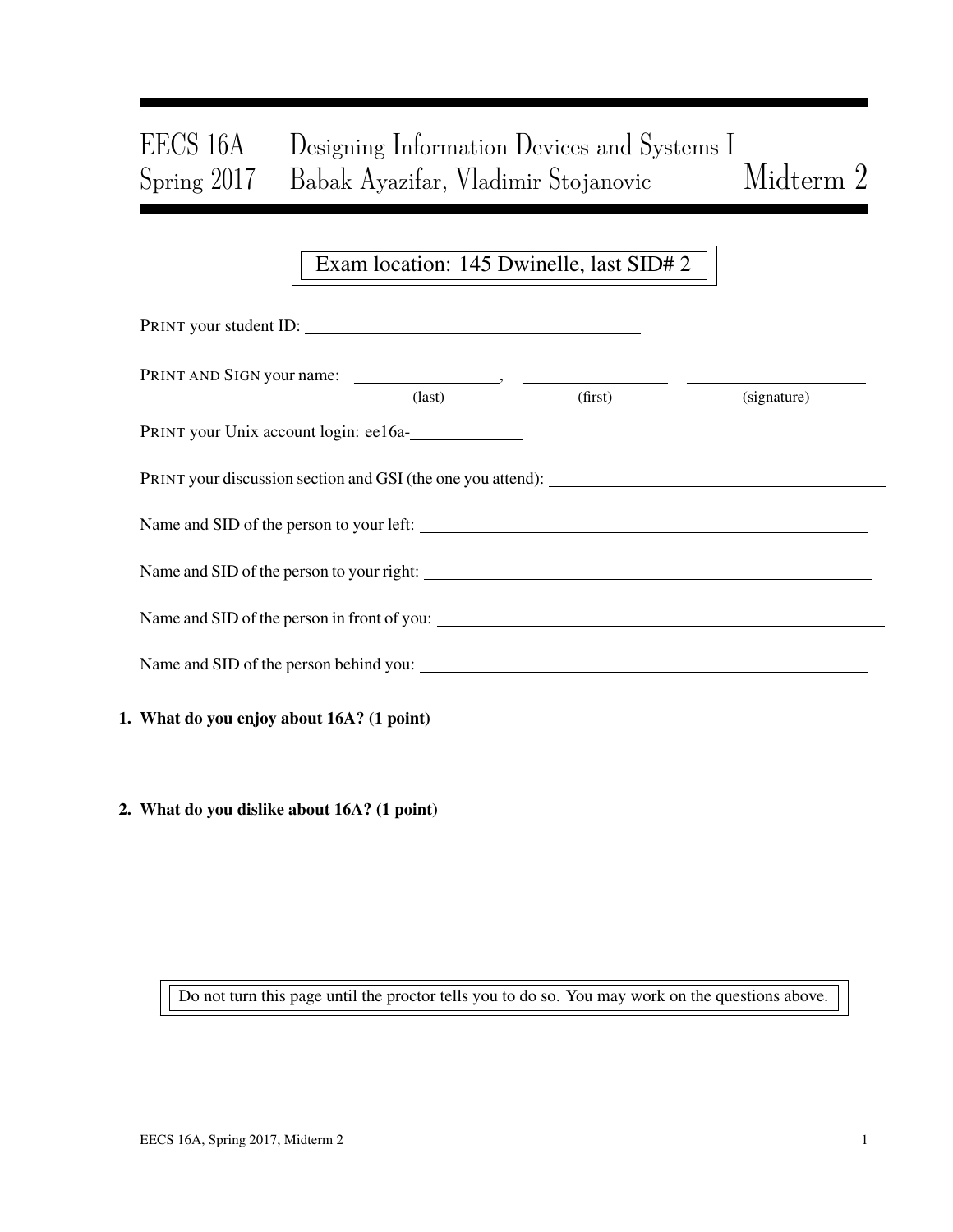#### 3. Simplifying Resistor Networks (6 Points)

Determine the equivalent resistance between points A and B in the circuit shown below. You may use the parallel operator  $\parallel$  in your final answer.



**Solutions:**  $R_{eq} = R_1 || (R_2 + R_3) + R_4$ 

#### 4. Capacitors (6 Points)

For the circuit given below, determine the voltage across each capacitor at steady state.  $R_2 = 2R_1$ ,  $C_2 = C_1$ , and  $V_s = 3$  V.



Solutions: We label the circuit as follows:

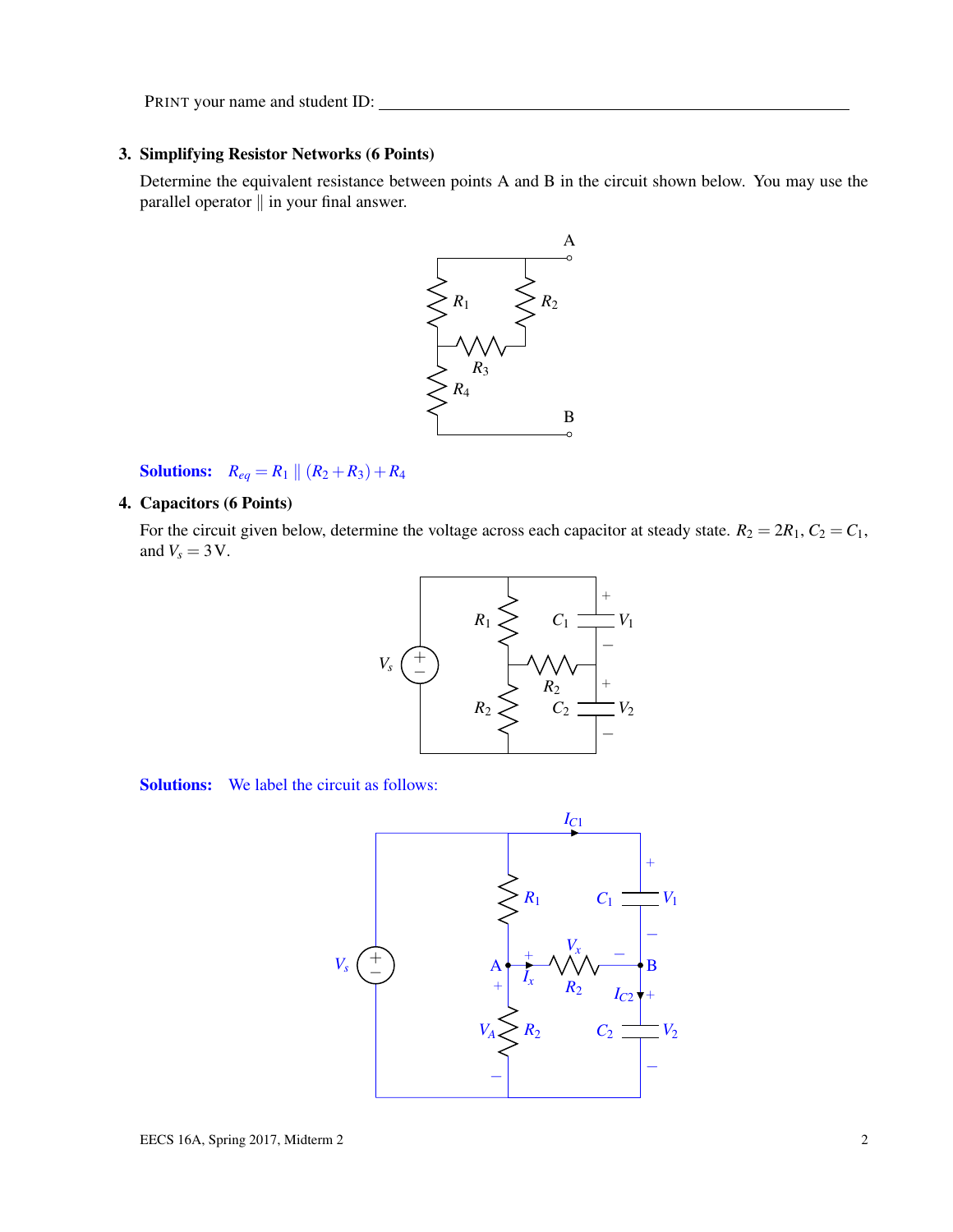In steady state,

$$
I_{C1} = 0
$$

$$
I_{C2} = 0
$$

By KCL at node *B*,

$$
I_x=0
$$

which implies

$$
V_x = 0
$$
  

$$
V_A = V_B
$$

Since  $I_x = 0$ , then by the voltage divider equation.

$$
V_A = \frac{R_2}{R_1 + R_2} V_s
$$

By KVL:

$$
V_2 = V_A - V_x
$$
  
=  $V_A$   
=  $\frac{R_2}{R_1 + R_2} V_s$   

$$
V_1 = V_s - V_2
$$
  
=  $\frac{R_1}{R_1 + R_2} V_s$ 

Therefore,  $V_1 = 1$  V and  $V_2 = 2$  V.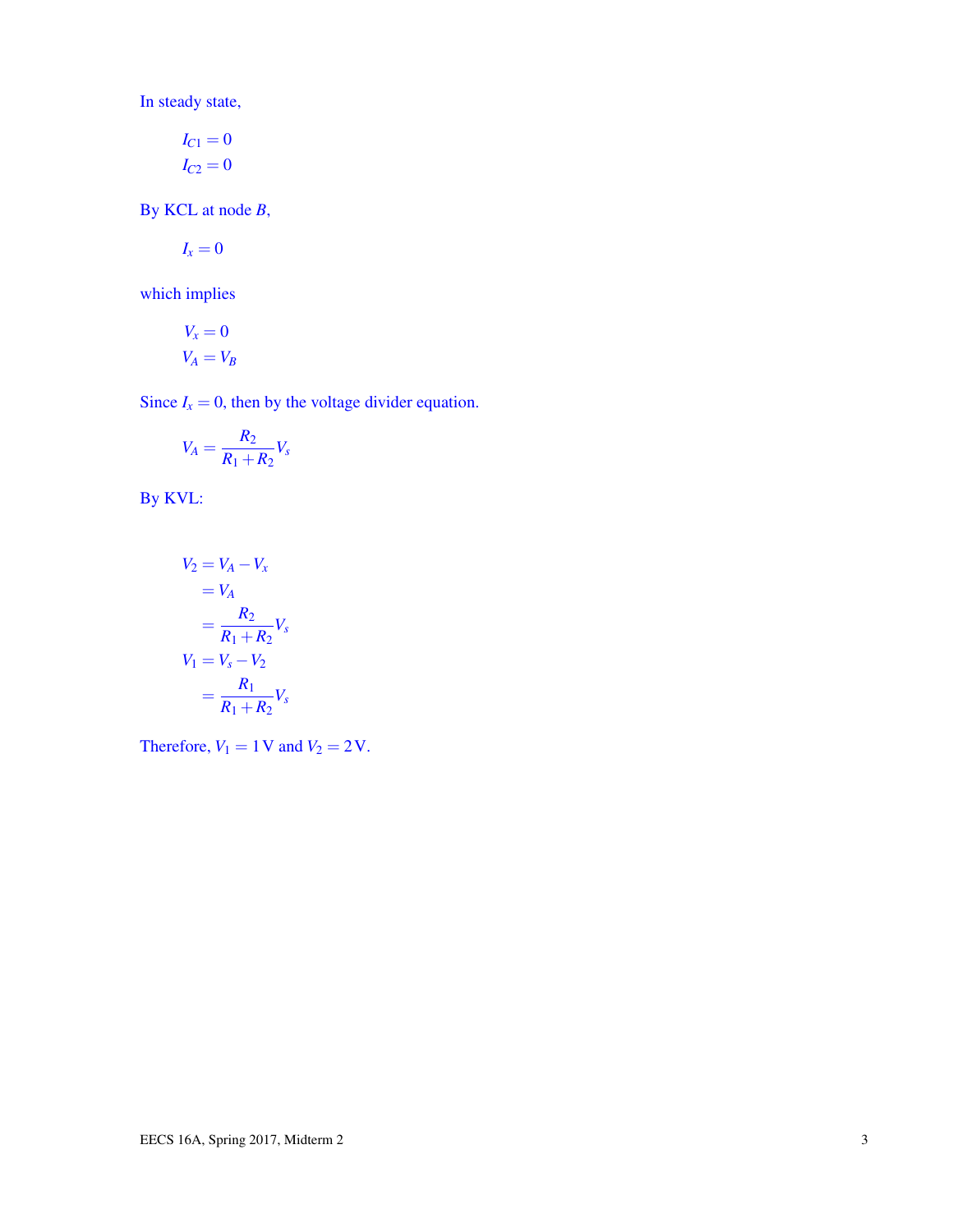### 5. Ladder Nodal (8 Points)



Use nodal analysis to write equations for each node *A* and *B*.

Let  $R_1 = 1 \Omega$ ,  $R_2 = 2 \Omega$ , and leave your expressions in terms of  $V_1$ ,  $V_2$ ,  $R_1$ ,  $R_2$ ,  $V_A$  and  $V_B$ . Do not simplify. Solutions:

For node *A*:

$$
0 = \frac{V_A}{R_2} + \frac{(V_A - V_1)}{R_2} + \frac{(V_A - V_B)}{R_1}
$$
  

$$
\frac{1}{R_2}V_1 = V_A \left(\frac{1}{R_2} + \frac{1}{R_2} + \frac{1}{R_1}\right) - V_B(\frac{1}{R_1})
$$
  

$$
0.5V_1 = 2V_A - V_B
$$

For node *B*:

$$
0 = \frac{(V_B - V_2)}{R_2} + \frac{(V_B - V_A)}{R_1}
$$
  

$$
\frac{1}{R_2}V_2 = V_B \left(\frac{1}{R_2} + \frac{1}{R_1}\right) - V_A \left(\frac{1}{R_1}\right)
$$
  

$$
0.5V_2 = -V_A + 1.5V_B
$$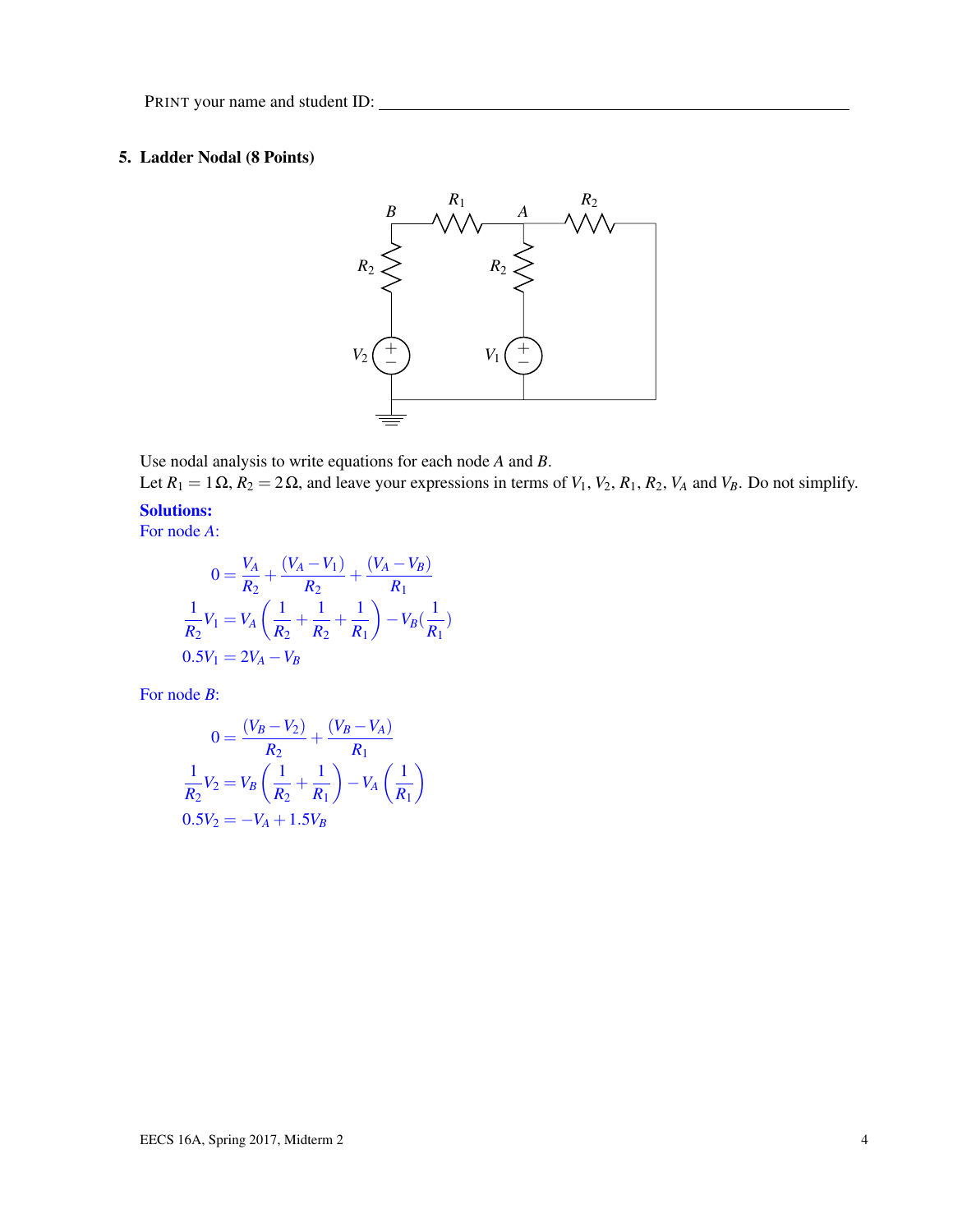#### 6. Flows Through Circuits (12 Points)



(a) (2 points) Redraw the circuit shown above with all current sources nulled. Solutions:



(b) (5 points) Translate your circuit from part (a) into a graph and write its incidence matrix F. Solutions:

| U1               |
|------------------|
| $\downarrow i_1$ |
| $u_{2}$          |
| $\int i_2$       |
| $\mu_3$          |

The incidence matrix for the above graph is:

$$
\mathbf{F} = \begin{bmatrix} 1 & -1 & 0 \\ 0 & 1 & -1 \end{bmatrix}
$$

(c) (5 points) Recall that KCL can be stated as  $\mathbf{F}^T \vec{i} = 0$  when all the sources are turned off. However, for circuits containing independent current sources, the equation is modified to be  $\mathbf{F}^T \vec{i} = \vec{b}$ . Find  $\vec{b}$  such that  $\mathbf{F}^T \vec{i} = \vec{b}$  represents the KCL constraint at every node in the above circuit.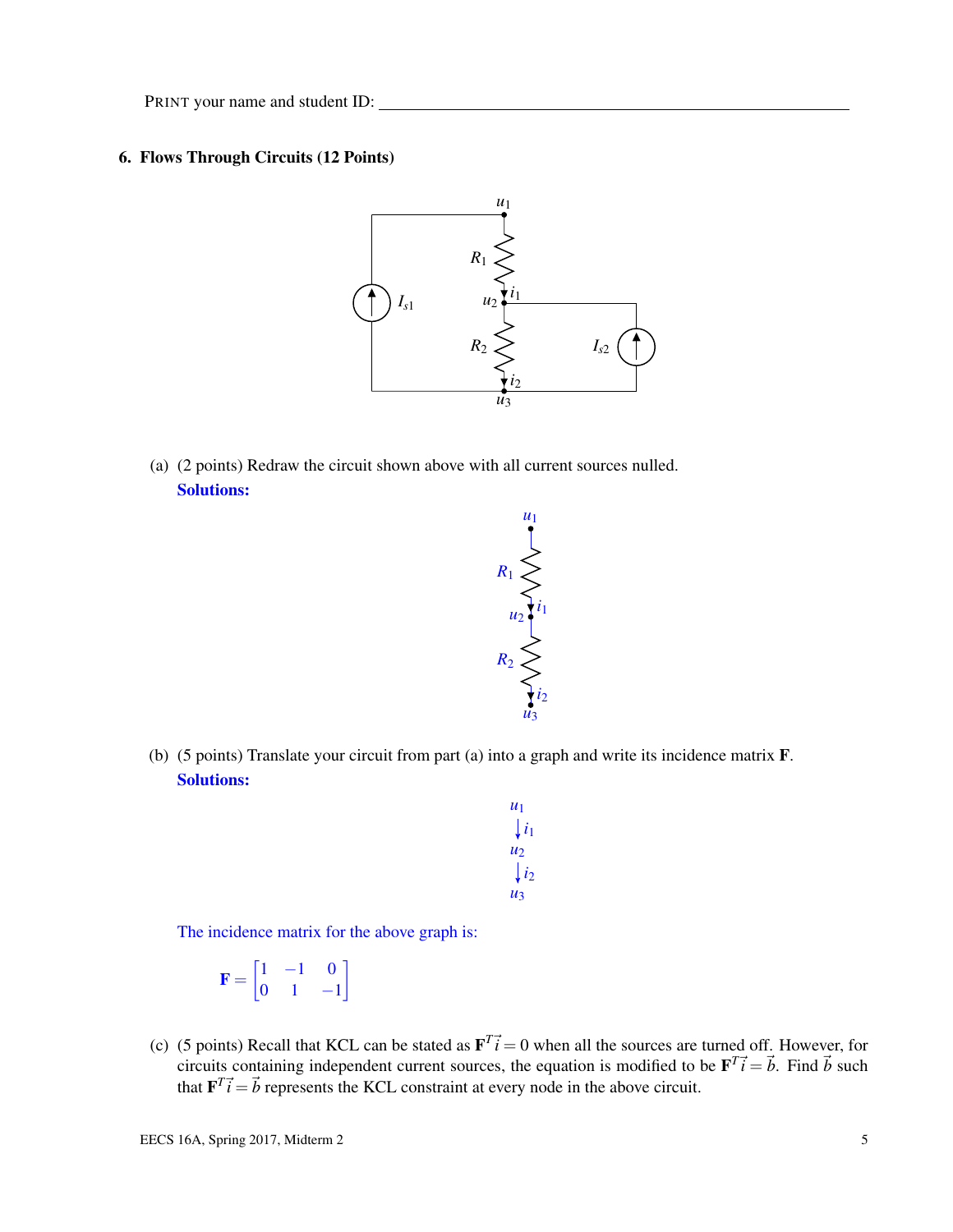**Solutions:**  $I_{s1}$  flows into node 1 and out of node 3.  $I_{s2}$  flows into node 2 and out of node 3. Therefore, the vector  $\vec{b}$  is:

$$
\vec{b} = \begin{bmatrix} I_{s1} \\ I_{s2} \\ -I_{s1} - I_{s2} \end{bmatrix}
$$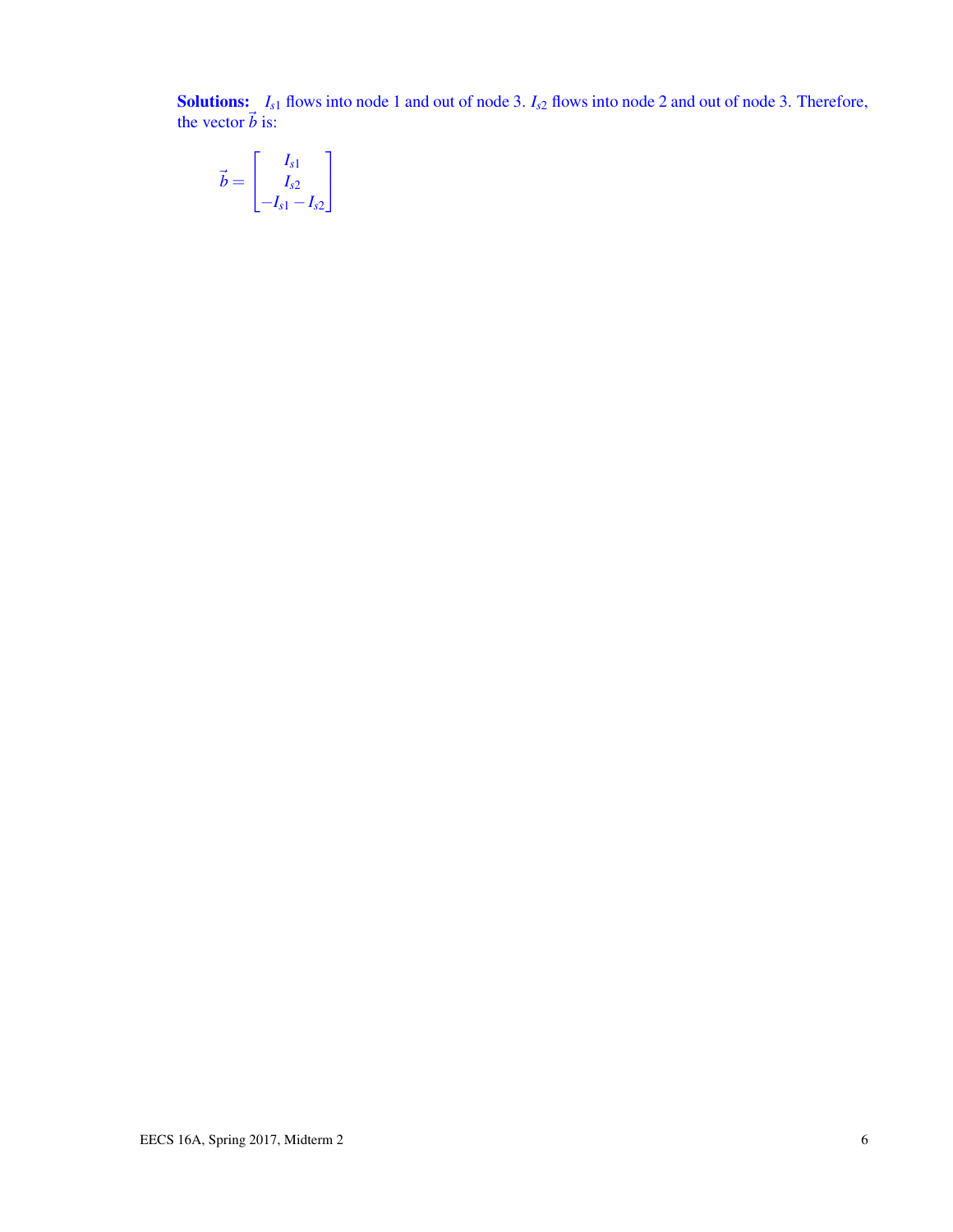#### 7. One Norton At A Time! (12 Points)



(a) (2 points) Given the circuit labeled (a), draw the Thevenin equivalent circuit for  $I_s = \frac{1}{5}A$  and  $R_3 = 20\Omega$ and determine *Vth* and *Rth*.

#### Solutions:

Note that this is a Norton equivalent circuit. We can use  $V_{th} = I_{no}R_{no}$  and  $R_{th} = R_{no}$  to determine the Thevenin equivalent circuit.

$$
V_{th} = V_{AB} = I_s R_3 = 4 \text{ V}
$$
  

$$
R_{th} = R_3 = 20 \Omega
$$



(b) (5 points) Redraw the circuit labeled (b) with the following restrictions: you must use only voltage sources and the given four resistors. Determine the value of the voltage sources given  $R_1 = 30 \Omega$ ,  $R_2 = 10 \Omega$ ,  $R_3 = 20 \Omega$ ,  $R_4 = 10 \Omega$ ,  $I_{s1} = \frac{1}{3} A$ , and  $I_{s2} = \frac{1}{5} A$ . Circuits drawn without  $R_1, R_2, R_3$ , and  $R_4$ will not be given full credit. Do not combine resistors.

#### Solutions:

*Is*<sup>1</sup> and *R*<sup>1</sup> can be transformed from a Norton equivalent circuit to a Thevenin equivalent circuit. We can do the same for  $I_{s2}$  and  $R_3$ .

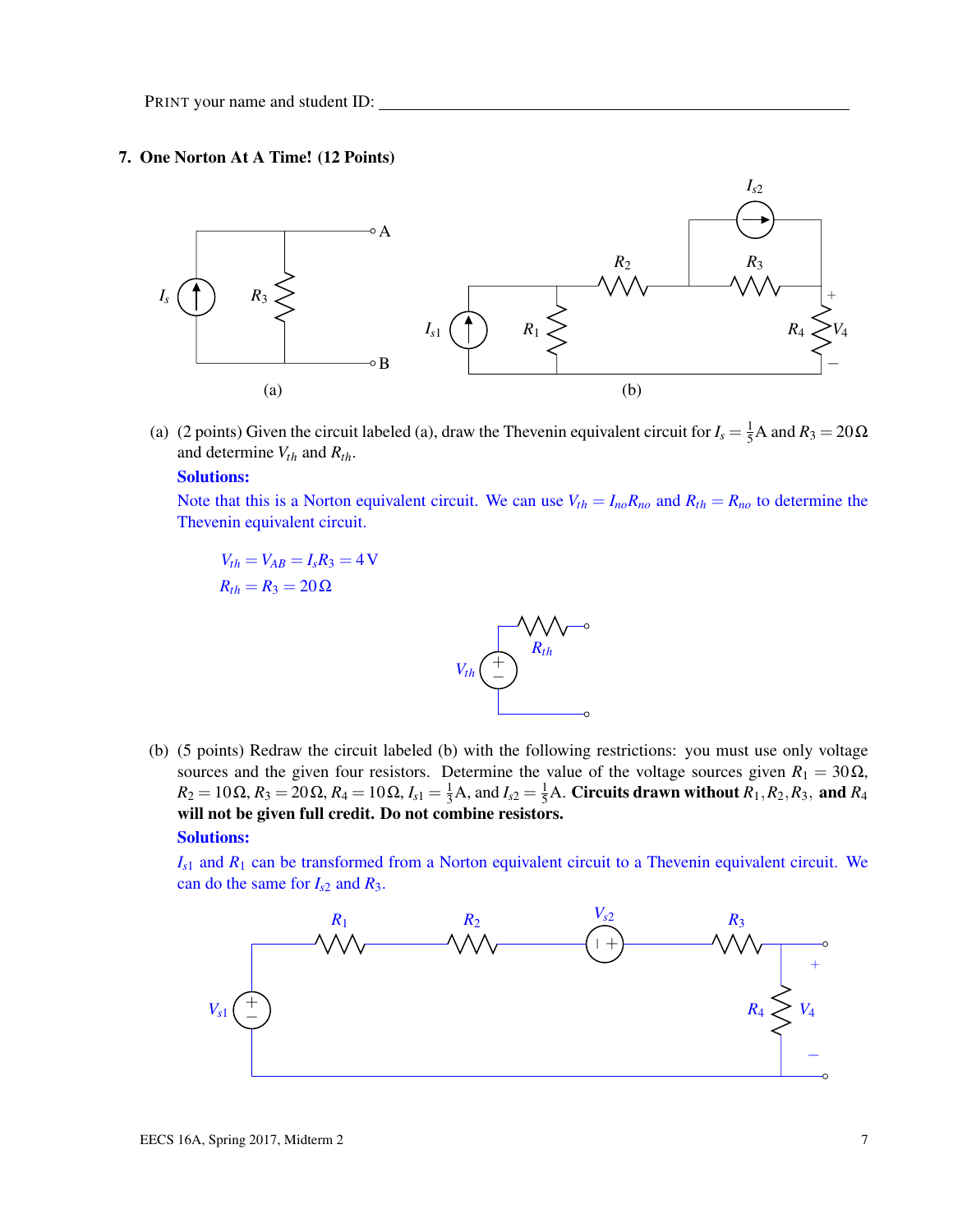$V_{s1} = 10V$  and  $V_{s2} = 4V$ 

(c) (5 points) Calculate the voltage drop across *R*4. **Solutions:**  $V_4 = (10V + 4V) \frac{R_4}{R_1 + R_2 + R_3}$  $\frac{R_4}{R_1+R_2+R_3+R_4}=\frac{140V}{70}=2V$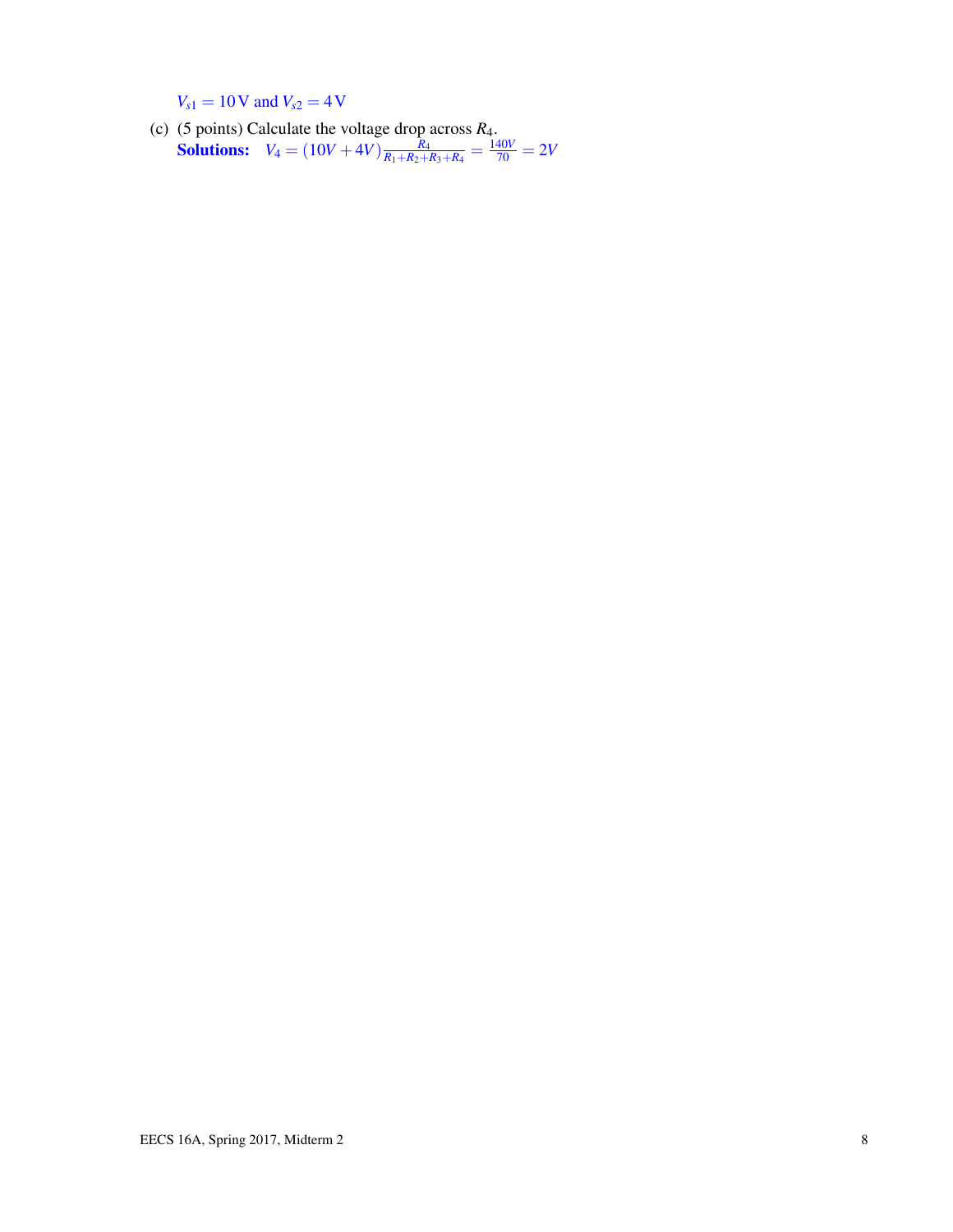#### 8. Equivalent Circuits (13 Points)



Find  $V_{th}$  and  $R_{th}$  with respect to nodes A and B for the following circuit in terms of the variables  $I_s$ ,  $R_1$ ,  $R_2$ ,  $R_3$ , and  $R_4$ . You may leave the parallel operator  $\parallel$  in your final answer.

**Solutions:** The Thevenin voltage is the voltage across  $R_2$ . To find the  $V_{R2}$  we begin by finding the current through  $R_2$  using the current divider formula.

$$
I_{R2} = \frac{R_1}{R_1 + R_2 + (R_3 \parallel R_4)} I_s
$$

$$
V_{th} = V_{R2} = R_2 I_{R2} = \frac{R_1 R_2}{R_1 + R_2 + (R_3 \parallel R_4)} I_s
$$

To find the Thevenin resistance, we begin by removing all independent source. The circuit has been drawn below.



From the above circuit, the Thevenin Resistance  $R_{th} = R_2 || (R_1 + (R_3 || R_4))$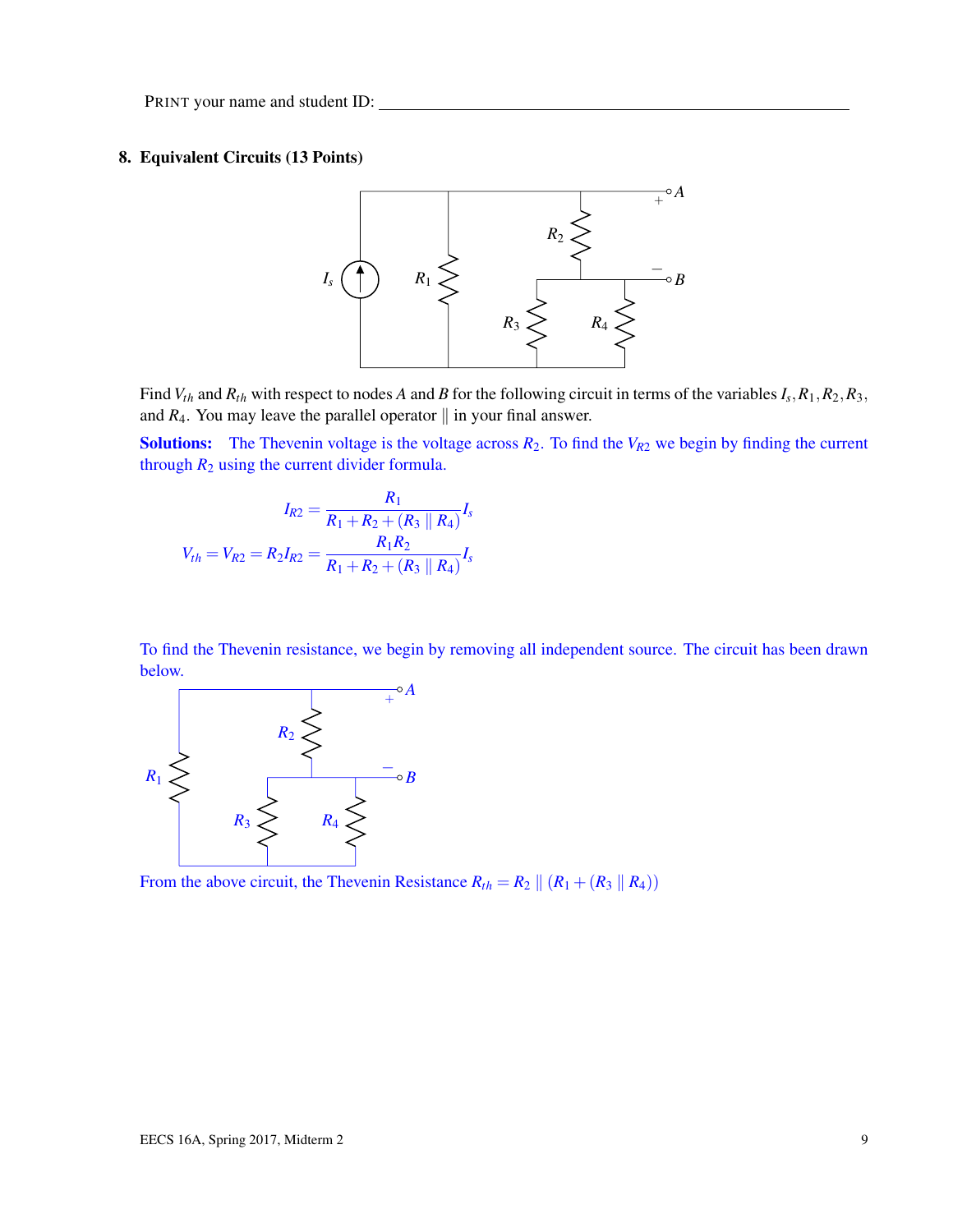#### 9. Resist the Touch (16 Points)

In this question, we will be re-examining the 2-dimensional resistive touchscreen previously discussed in both lecture and lab. The general touch screen is shown in Figure 1 (a). The touchscreen has length *L* and width *W* and is composed of a rigid bottom layer and a flexible upper layer. The strips of a single layer are all connected by an ideal conducting plate on each side. The upper left corner is position  $(1,1)$ .

The top layer has N vertical strips of denoted by  $y_1, y_2, ..., y_N$ . These vertical strips have cross sectional area *A*, and resistivity  $\rho_{y}$ .

The bottom layer has *N* horizontal strips denoted by  $x_1, x_2, ..., x_N$ . These horizontal strips all have cross sectional area *A* as well, and resistivitiy  $\rho_x$ .

Assume that all top layer resistive strips and bottom layer resistive strips are spaced apart equally. Also assume that all resistive strips are rectangular as shown by Figure 1 (b).





(a) (3 points) Figure 1(b) shows a model for a single resistive strip. Find the equivalent resistance *R<sup>y</sup>* for the vertical strips and  $R<sub>x</sub>$  for the horizontal strips, as a function of the screen dimensions W and L, the respective resistivities, and the cross-sectional area *A*.

**Solutions:** The equation for resistance is  $R = \frac{\rho l}{A}$ *A* Therefore,  $R_y = \frac{\rho_y L}{A}$  $\frac{\partial y^L}{A}$ . For the bottom,  $R_x = \frac{\rho_x W}{A}$  $\frac{x^{W}}{A}$ .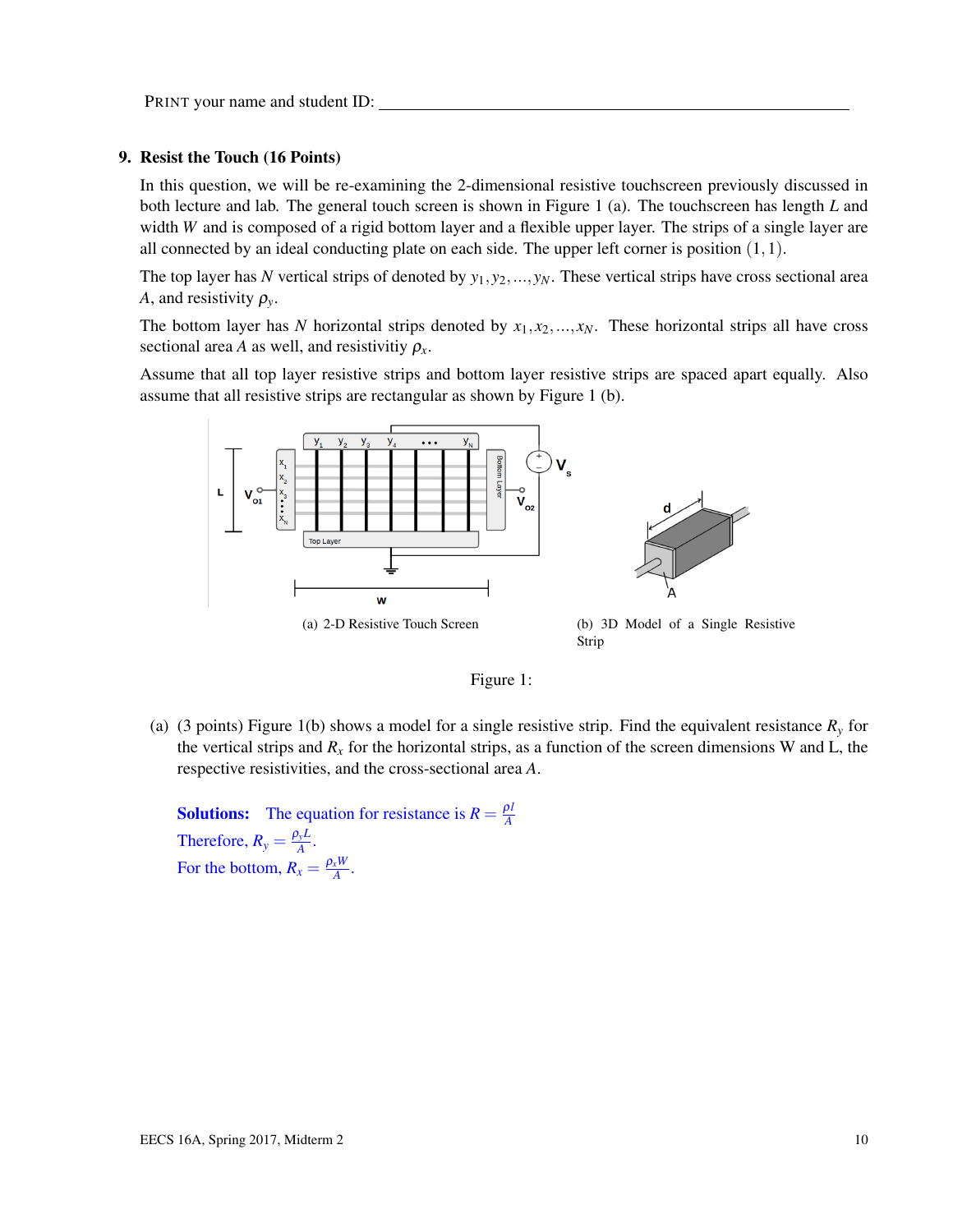(b) (5 points) Consider a  $2 \times 2$  example for the touchscreen circuit.



Figure 2:  $2 \times 2$  Case of the Resistive Touchscreen

Given that  $V_s = 3V$ ,  $R_x = 2000 \Omega$ , and  $R_y = 2000 \Omega$ , draw the equivalent circuit for when the point  $(2,2)$  is pressed and solve for the voltage at terminal  $V_{O2}$  with respect to ground.

#### Solutions:

Since all of the resistive strips are equally spaced, the resistor above point  $(2,2)$  on strip  $y_2$  becomes 2  $\frac{2}{3}R_y$  and the resistor below point (2, 2) on strip *y*<sub>2</sub> becomes  $\frac{1}{3}R_y$ .

The bottom layer resistors, although they must be drawn in the equivalent circuit, do not affect the voltage at *VO*<sup>1</sup> as they are open circuits.



Observing that the resistive strips form a voltage divider, we can determine  $V_{O2}$  using the voltage divider equation.

Therefore, 
$$
V_{O2} = V_{(2,2)} = V_s \frac{\frac{1}{3}R_y}{\frac{1}{3}R_y + \frac{2}{3}R_y} = \frac{1}{3}V_s = 1V.
$$

(c) (8 points) Suppose a touch occurs at coordinates  $(i, j)$  in Figure 1(a). Find an expression for  $V_{O2}$  as a function of  $V_s$ ,  $N$ ,  $i$ , and  $j$ .

Solutions:

$$
V_{O2} = \frac{\frac{N+1-i}{N+1}R_{y}}{R_{y}}Vs
$$

$$
= \frac{N+1-i}{N+1}V_{s}
$$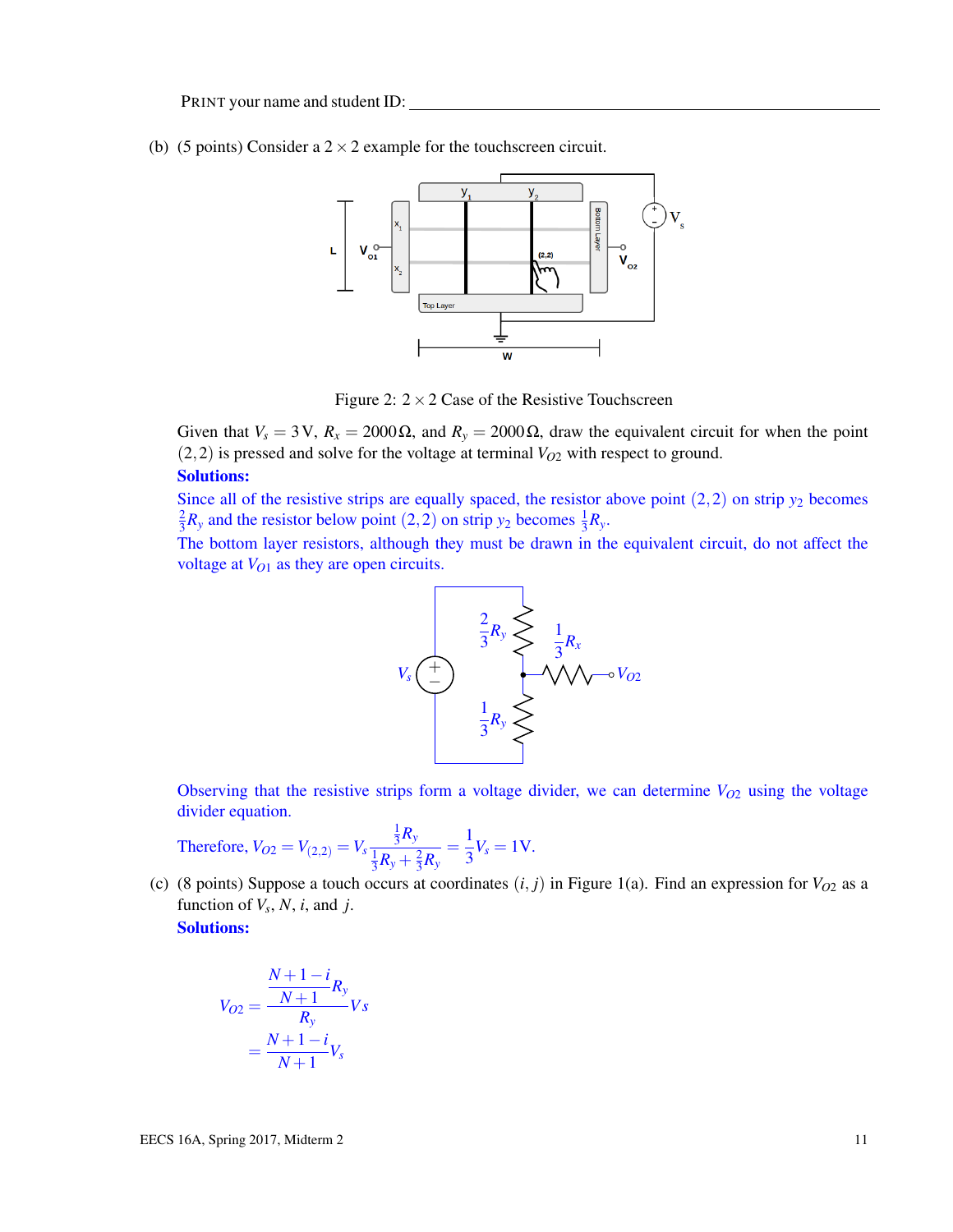#### 10. MEMS Sensor (20 Points)



Above is the cross section of a MEMS accelerometer, which consists of a T-shaped mass between two sidewalls. When the device accelerates, the T structure, which is held up by springs, displaces up or down. Assume that all the structures are made of metal separated by air, and that the only relevant capacitances in this problem are parallel plate capacitances.

(a) (4 points) Suppose both sidewalls are connected together with an ideal wire. Find the capacitance between the stem of the T mass and a sidewall as a function of *x*, the displacement of the T mass. Find the net capacitance between the two terminals  $N_1$  and  $N_2$  assuming the only parallel plate capacitance is that of the T mass stem and sidewall.

Solutions: The capacitance between the T and a sidewall is found using the equation for physical capacitance.

 $C = \varepsilon_o \frac{Wx}{d}$ *d*

There are two such capacitors in the above structure, and the net capacitance is 2*C*.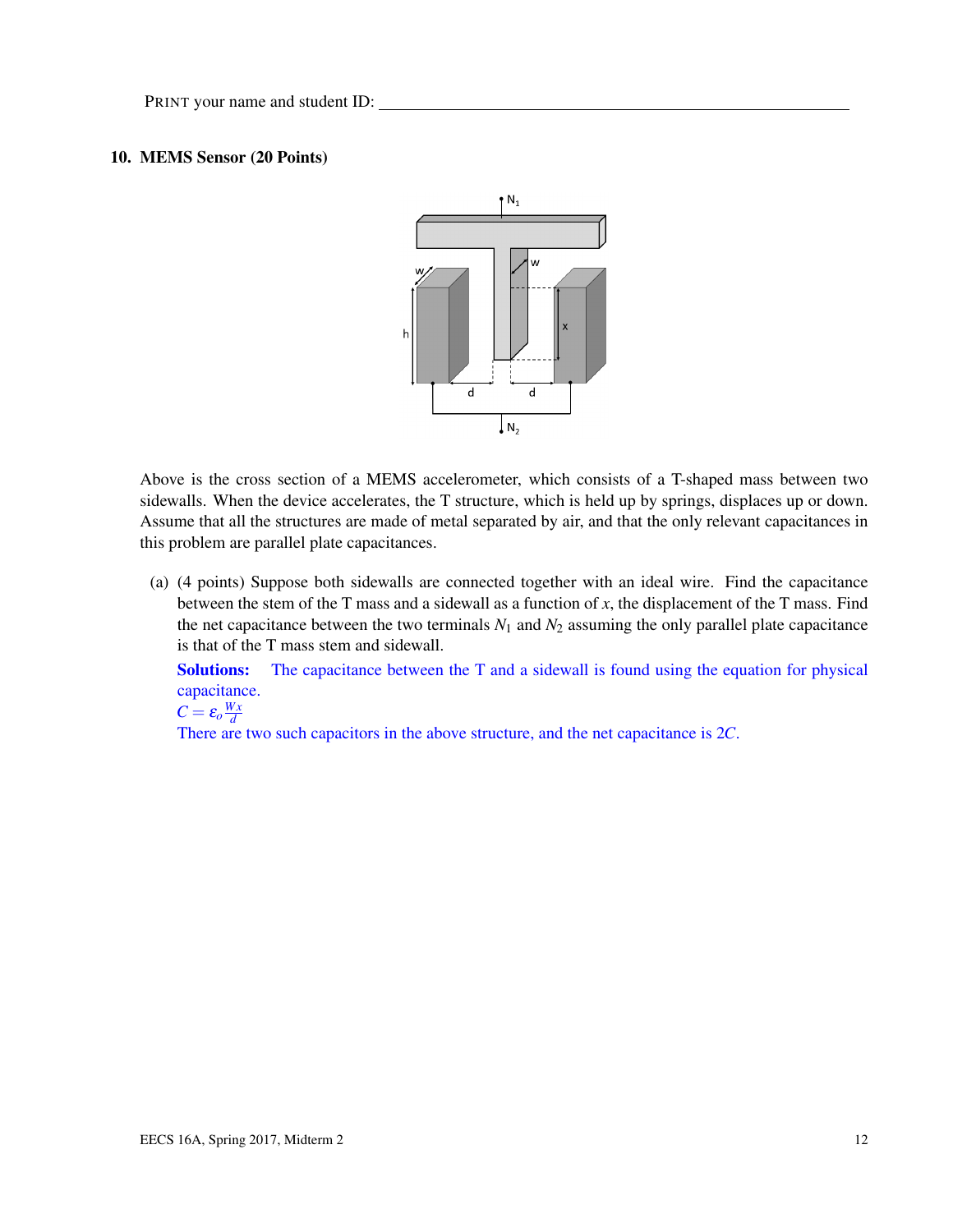

The above circuit is designed to measure the displacement of the T structure. It cycles through two phases, which are depicted in the diagram below. For this problem, you may assume that switching is controlled through a microcontroller and that all capacitors reach steady state during each phase. Furthermore, assume that the T mass does not move during the measurement cycle and all capacitors are initially uncharged.



(b) (8 points) The circuit above is designed to measure the change in capacitance and to output a voltage. The phases of its operation are shown above. Find *V*out in Phase 2 as a function of *C<sup>a</sup>* and *Cre f* .

Solutions: In Phase 1, the charge on  $C_{ref}$  is not connected to a voltage source, so it has no additional charge on it. Since initially all capacitors were uncharged, the charge on  $C_{ref}$  is 0.  $C_a$  is connected to a voltage source, and has charge  $C_aV_s$  on it. We use  $Q_{tot}$  to denote the total charge on the nodes that will be shared.

$$
Q_{tot,1} = Q_a + Q_{ref} = C_a V_s + 0
$$

In Phase 2, the two capacitor charge share. Since they are now connected in parallel, they have the same voltage, *Vout* across them.

$$
Q_{tot,2} = Q_a + Q_{ref} = (C_a + C_{ref})V_{out}
$$

$$
Q_{tot,2} = Q_{tot,1}
$$

$$
(C_a + C_{ref})V_{out} = C_aV_s
$$

$$
V_{out} = \frac{C_a}{C_a + C_{ref}}V_s
$$

(c) (8 points) Let *Vout*[*i*] denote *Vout* at the *i*th measurement cycle. Suppose the circuit had been running for *k* cycles. What is  $V_{out}[k]$  in terms of  $V_{out}[k-1]$ ,  $C_a$  and  $C_{ref}$ ? **Solutions:** Here, unlike before there is some charge on  $C_{ref}$  because  $C_{ref}$  is not being discharged.